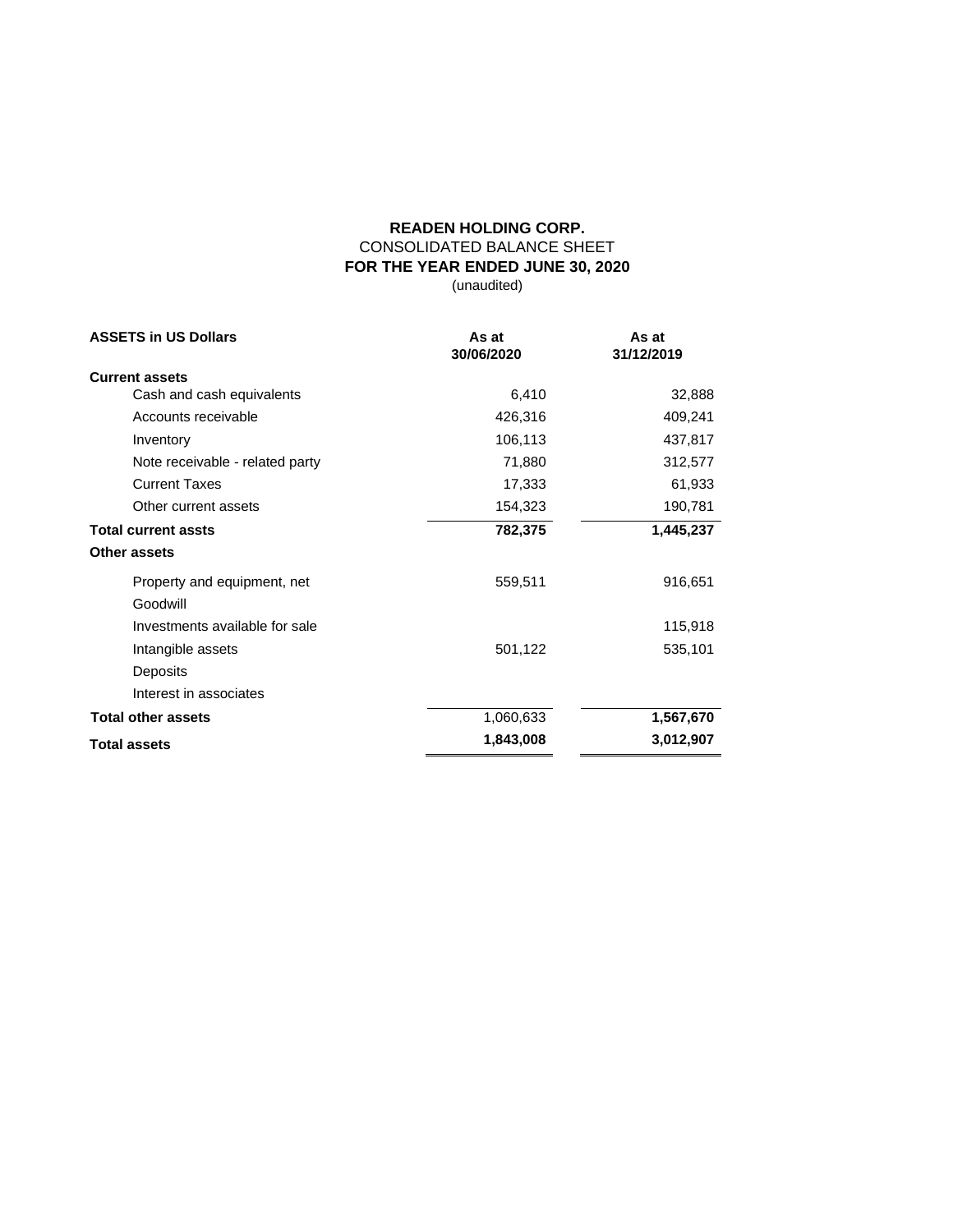## **READEN HOLDING CORP.** CONSOLIDATED BALANCE SHEET **FOR THE YEAR ENDED JUNE 30, 2020** (unaudited)

# **LIABILITIES AND STOCKHOLDERS' EQUITY**

| <b>Current liabilities</b>                 |              |              |  |  |
|--------------------------------------------|--------------|--------------|--|--|
| Accounts payable                           | 189,348      | 231,444      |  |  |
| Consignment stock                          |              |              |  |  |
| Interest payable                           | 16,321       | 27,974       |  |  |
| Advances payable - related parties         | 4,774        | 75,672       |  |  |
| Director fees payable                      |              | 9,310        |  |  |
| Loans payable                              | 427,890      | 417,977      |  |  |
| Notes payable                              | 158,111      |              |  |  |
| Other current liabilities                  | 167,661      | 185,212      |  |  |
| <b>Total current liabilities</b>           | 964,105      | 947,589      |  |  |
| <b>Other liabilities</b><br>Notes payable  |              |              |  |  |
| Notes payable - related parties            | $\mathbf 0$  | 0            |  |  |
| Loans payable, net of current portion      | 341,133      | 815,152      |  |  |
| Other non-current liabilities              | 9,117        | 21,334       |  |  |
| <b>Total liabilities</b>                   | 350,250      | 836,486      |  |  |
| <b>Stockholders' Equity</b>                |              |              |  |  |
| Convertible preferred stock                | 767          | 767          |  |  |
| Common stock                               | 263,476      | 263,476      |  |  |
| Additional paid-in capital                 | 644,500      | 644,500      |  |  |
| Exchange reserve                           | $-25,868$    | $-11,149$    |  |  |
| Subordinated Ioan Non-controlling interest | 1,128,999    | 1,725,318    |  |  |
| none controlling interest                  |              |              |  |  |
| provision                                  | 596,324      | 10,000       |  |  |
| Other reserve                              |              |              |  |  |
| Retained earnings previous periods         | $-1,404,080$ | $-1,873,497$ |  |  |
| Retained earnings this period              | $-675,465$   | 469,417      |  |  |
| <b>Total Stockholders' equity</b>          | 528,653      | 1,228,832    |  |  |
| <b>Total liabilities</b>                   | 1,843,008    | 3,012,907    |  |  |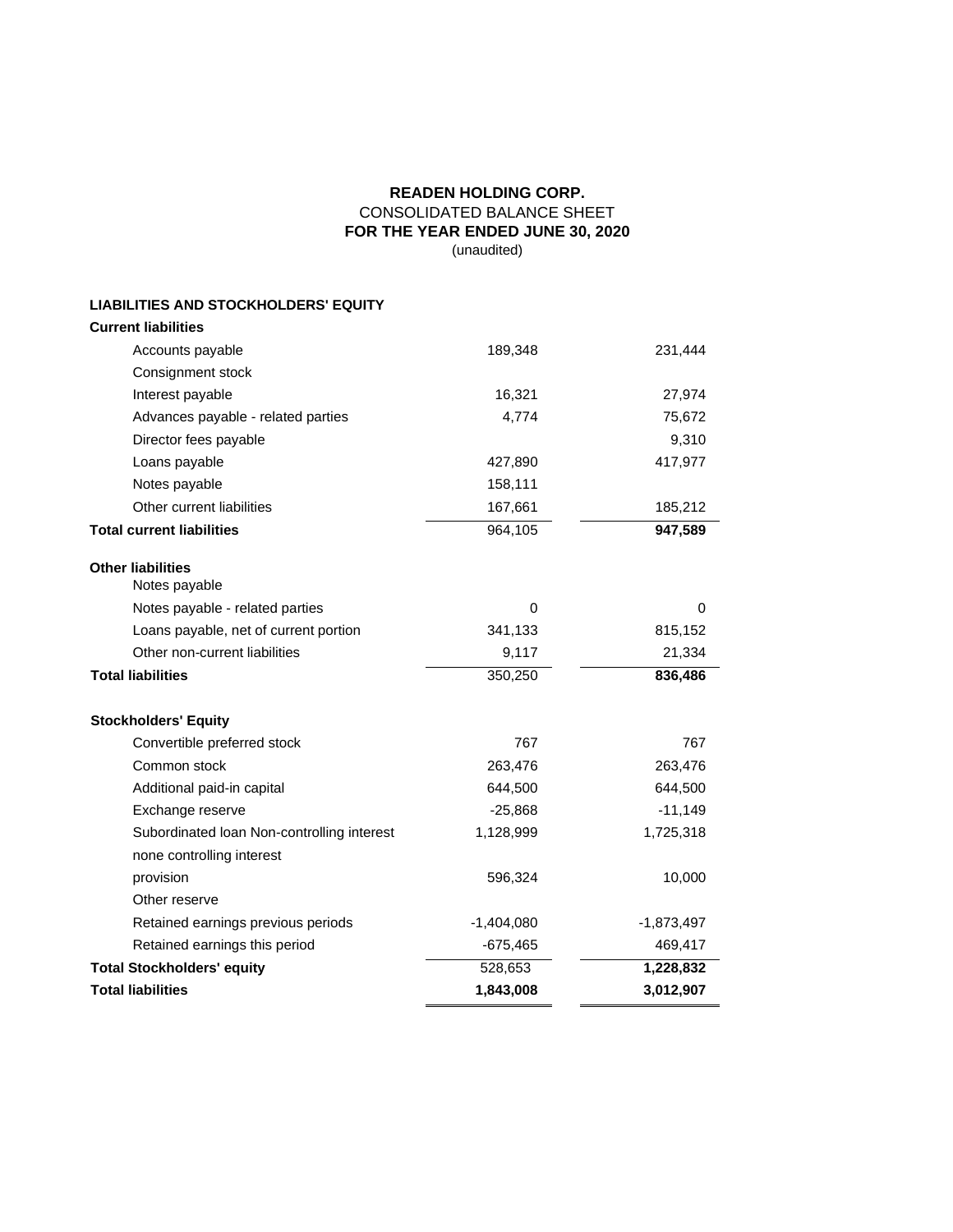## **READEN HOLDING CORP. CONSOLIDATED STATEMENT OF OPERATIONS FOR THE YEAR ENDED JUNE 30, 2020 (unaudited)**

|                                                           | As at<br>30/06/2020 | As at<br>31/12/2019 |
|-----------------------------------------------------------|---------------------|---------------------|
| Revenue                                                   | 1,412,148           | 14,750,924          |
| Cost of goods sold                                        | 1,244,579           | 9,453,173           |
| Gross profit                                              | 167,569             | 5,297,751           |
| Operating expenses<br>General and administrative expenses | 712,812             | 4,497,588           |
| Total operating expenses                                  | 712,812             | 4,497,588           |
| Income (loss) from operations                             | (545, 243)          | 800,163             |
| Profit attributable from an associate                     | $\Omega$            | 0                   |
| Other income / (expense)                                  | 0                   | 0                   |
| Finance costs                                             | (24, 312)           | 0                   |
| <b>Financial loss</b>                                     | 0                   | (45, 613)           |
| Income tax                                                | (105, 910)          | (93,094)            |
| <b>Revaluation of assets</b>                              | 0                   | (192, 039)          |
| Other income/ loss                                        | $\Omega$            | 0                   |
| Foreign exchange loss                                     | 0                   | 0                   |
| Total other income / (expense)                            | (130, 222)          | (330, 746)          |
| Tax                                                       |                     |                     |
| Net income (loss)                                         | (675, 465)          | 469,417             |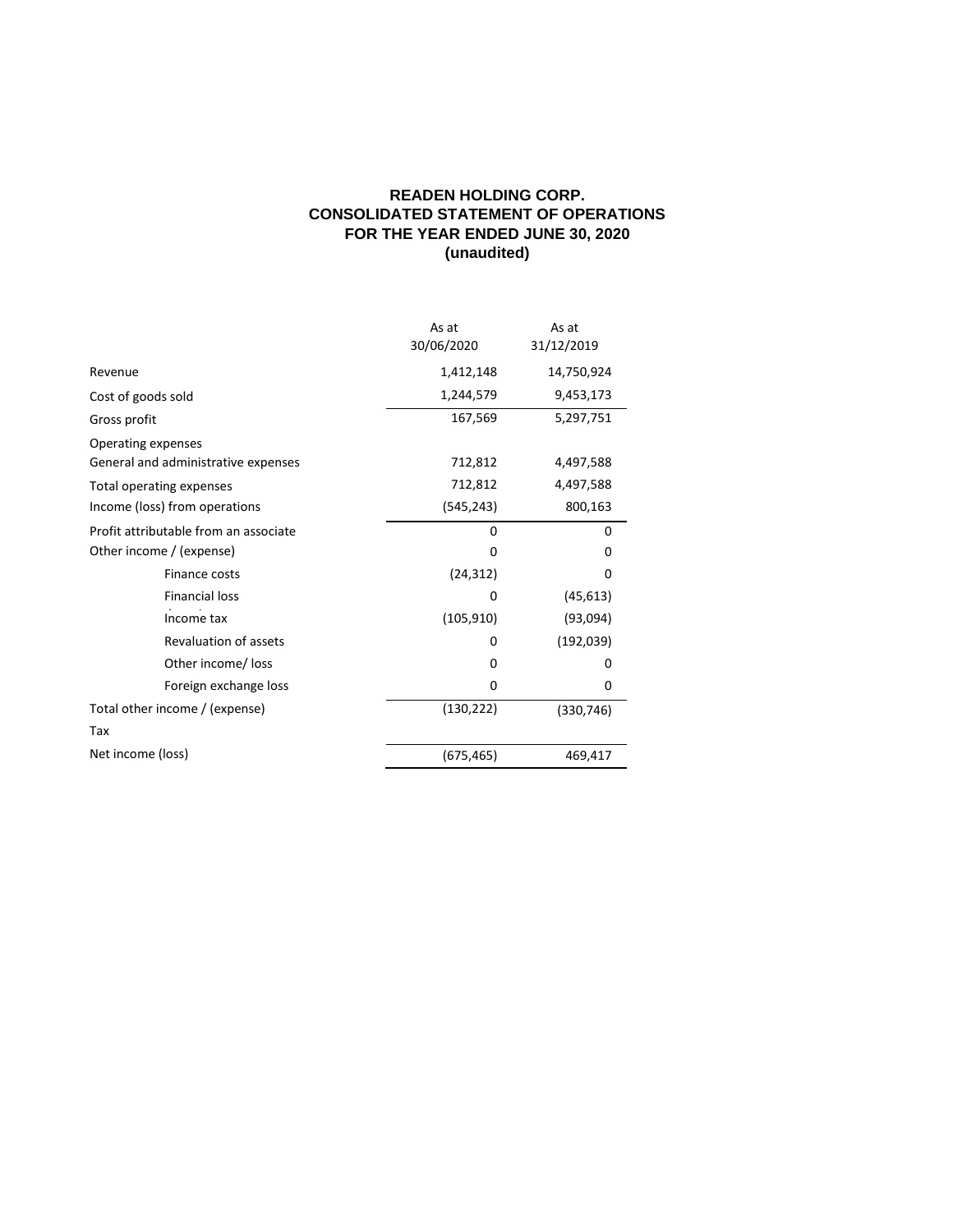## **READEN HOLDING CORP. CONSOLIDATED STATEMENT OF CASH FLOWS FOR THE YEAR ENDED JUNE 30, 2020 (unaudited)**

| Cash flows from operating activities<br>Net Income (loss)<br>Depreciation and amortization |          | $-675,465$         |            |
|--------------------------------------------------------------------------------------------|----------|--------------------|------------|
|                                                                                            |          | ------------------ | $-675,465$ |
| Changes in operating assets and liabilities:                                               |          |                    |            |
| Accounts receivable                                                                        | increase | 17,075             |            |
| Inventory                                                                                  | decrease | $-331,704$         |            |
| Note receivable - related party                                                            | increase | -240,697           |            |
| <b>Current taxes</b>                                                                       | decrease | $-44,600$          |            |
| Other current assets                                                                       |          | decrease -36,458   |            |
|                                                                                            |          | ------------------ | $-636,384$ |
| Property and equipment<br>Goodwill                                                         | decrease | -357,140           |            |
| Investment available for sale                                                              | decrease | $-115,918$         |            |
| intangible assets                                                                          | decrease | -33,979            |            |
| Deposits                                                                                   |          |                    |            |
| interest in associates                                                                     |          |                    |            |
|                                                                                            |          | ------------------ | $-507,037$ |
| Accounts payable                                                                           |          | -42,096            |            |
| Consignment stock                                                                          |          |                    |            |
| Interest payable                                                                           | Decrease | $-11,653$          |            |
| Advances payable related parties                                                           | Decrease | $-70,898$          |            |
| Notes payable                                                                              | increase | 158,111            |            |
| Other current liabilities                                                                  | decrease | $-17,551$          |            |
|                                                                                            |          | ------------------ | 15,913     |
| Notes payable                                                                              |          |                    |            |
| Notes payable - related parties                                                            | decrease | $-474,019$         |            |
| Loans payable, net of current portion                                                      | decrease | $-12,217$          |            |
| Other non-current liabilities                                                              |          | ------------------ | -486,236   |
| Change in reserve iq to goodwill etc                                                       |          |                    |            |
| Change in subordinated loans and pre                                                       |          |                    |            |
| Change in earnings previous periods                                                        | decrease |                    | -1,144,883 |
| Net change in cash and cash equivalent                                                     |          |                    | 3,434,091  |
| Cash and cash equivalent at beginning of period                                            |          |                    | 32,888     |
| Cash and cash equivalent at end of period                                                  |          |                    | 6,410      |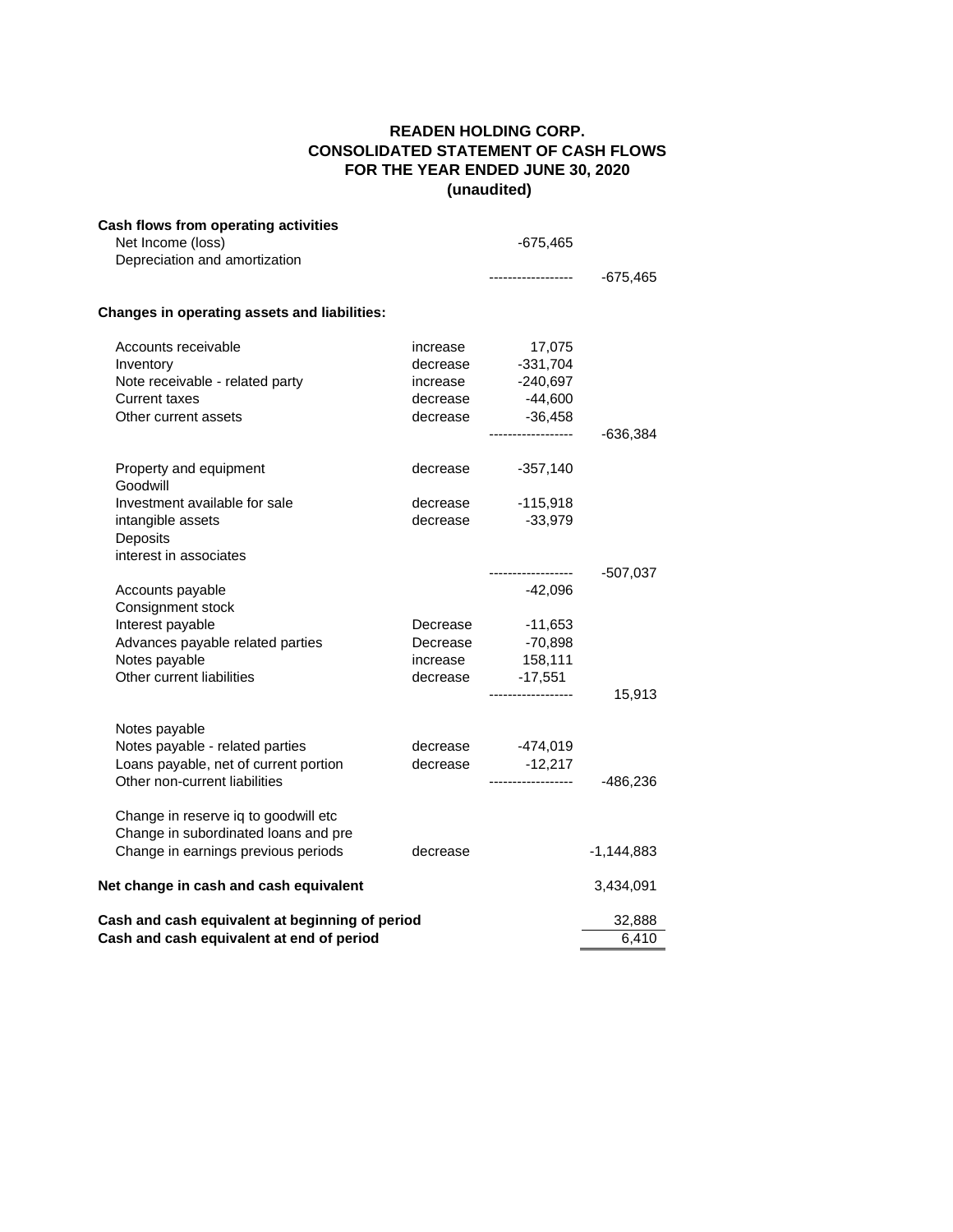|                     |  | <b>Total Equity</b><br>controlling<br>Interest<br>.<br>Se                                                                             | 1,228,832   |                          |               |             |         | 528,653   |                    |                     |             |  |                                                |                     |        |           |                                                            |  |  |  |         |
|---------------------|--|---------------------------------------------------------------------------------------------------------------------------------------|-------------|--------------------------|---------------|-------------|---------|-----------|--------------------|---------------------|-------------|--|------------------------------------------------|---------------------|--------|-----------|------------------------------------------------------------|--|--|--|---------|
|                     |  |                                                                                                                                       |             |                          |               |             |         |           |                    |                     |             |  |                                                |                     |        |           |                                                            |  |  |  |         |
|                     |  |                                                                                                                                       |             |                          |               |             |         |           |                    |                     |             |  |                                                |                     | Equity | 1,228,832 |                                                            |  |  |  | 528,653 |
|                     |  |                                                                                                                                       |             |                          |               |             |         |           |                    |                     |             |  |                                                |                     |        |           | Accumulated Shareholders'<br>(1,404,080)<br>(loss)/Profits |  |  |  |         |
|                     |  | CONSOLIDATED STATEMENT OF CHANGES IN STOCKHOLDERS' EQUITY<br>FOR THE YEAR ENDED June 30, 2020<br>Additional<br>Paid-in<br>(unaudited) |             |                          |               | Exchange    | Reserve | (11, 149) | (14, 719)          |                     |             |  | (25,868)                                       |                     |        |           |                                                            |  |  |  |         |
|                     |  |                                                                                                                                       | Capital and | other Reserve            | 298,000       |             |         |           |                    | 298,000             |             |  |                                                |                     |        |           |                                                            |  |  |  |         |
| READEN HOLDING CORP |  |                                                                                                                                       |             | Par Value \$             | 263,467       |             |         |           |                    | 263,467             |             |  |                                                |                     |        |           |                                                            |  |  |  |         |
|                     |  |                                                                                                                                       |             | Common Stock             | <b>Shares</b> | 263,476,074 |         |           |                    |                     | 263,476,074 |  |                                                |                     |        |           |                                                            |  |  |  |         |
|                     |  |                                                                                                                                       |             |                          | Par Value \$  | 767         |         |           |                    |                     | 767         |  |                                                |                     |        |           |                                                            |  |  |  |         |
|                     |  |                                                                                                                                       |             | Preferred Stock Series D | <b>Shares</b> | 766,667     |         |           |                    |                     | 766,667     |  |                                                |                     |        |           |                                                            |  |  |  |         |
|                     |  |                                                                                                                                       |             |                          |               |             |         |           | As at July 1, 2019 | Exchange difference |             |  | Net Proffit for the year ended<br>Jun 30, 2019 | As at June 30, 2020 |        |           |                                                            |  |  |  |         |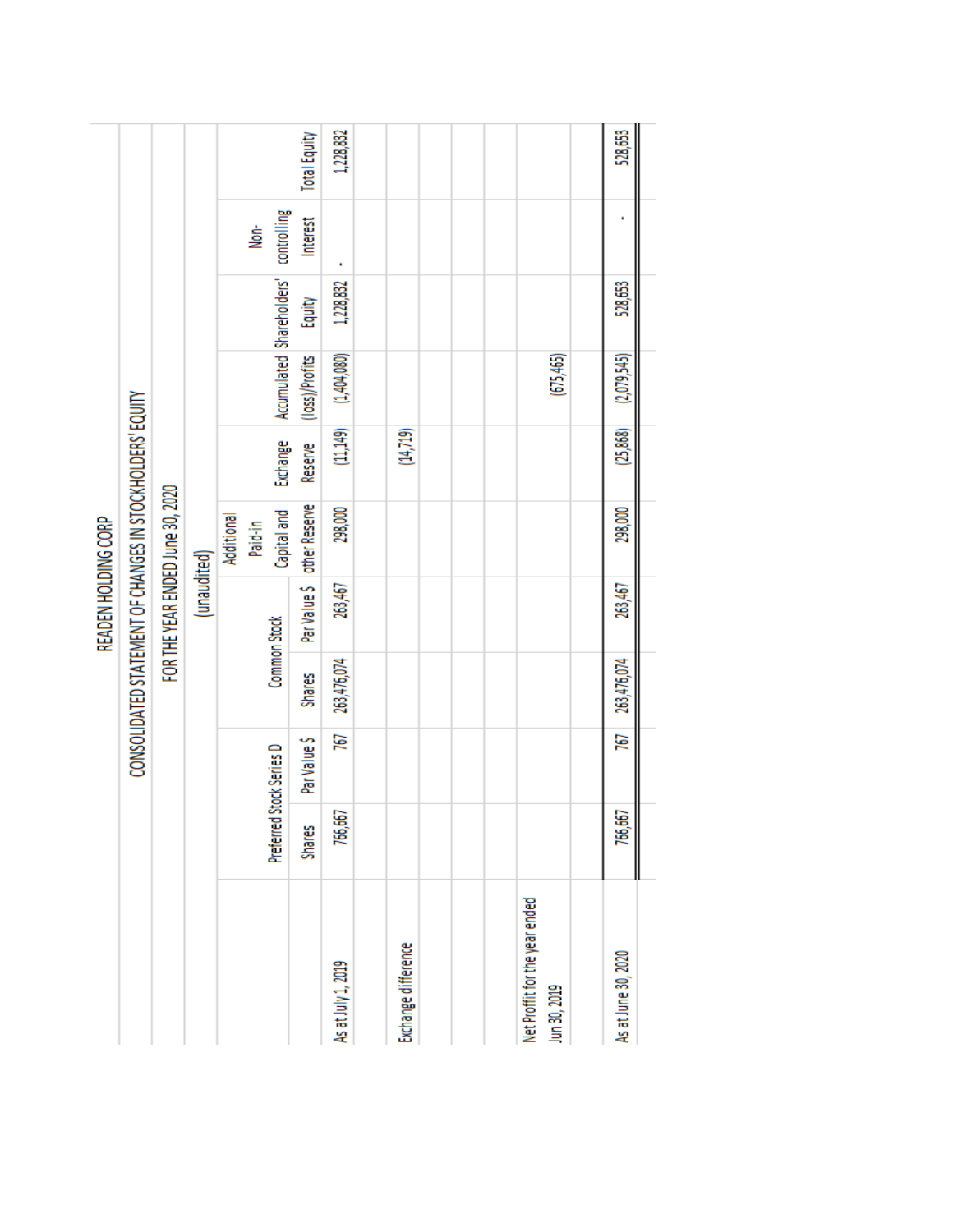## READEN HOLDING CORP. NOTE TO CONSOLIDATED STATEMENTS FOR THE PERIOD JUNE 30, 2020 (unaudited)

### **1. Background**

Readen Holding Corp., a Nevada corporation, was originally incorporated in the state of Idaho under the name of "Beacon Light Mining Company" in 1953. In 1997, we created a wholly-owned subsidiary with the same name in the state of Nevada. We then merged into the Nevada subsidiary and became a Nevada corporation. We were reincorporated in Nevada on November 19, 1997, under the name "Beacon Light Mining Company." On February 18, 1998, we changed our name to "Beacon Light Holding Corporation." On August 3, 2001, we changed our name to Wellux International, Inc. and operated under that name until May 5, 2005, when we changed our name to Readen Holding Corp.

The Company is engaged in the business of identifying and acquiring privately held equity holdings in various entities worldwide.

### **2. Basis of Presentation**

The accompanying consolidated financial statements include the accounts of the Company and its subsidiaries. All intercompany balances and transactions have been eliminated in consolidation.

The accompanying unaudited consolidated financial statements have been prepared in accordance with accounting principles generally accepted in the United States of America and in Management's opinion, reflect all adjustments, including normal recurring adjustments, necessary to present fairly the Company's financial position at June 30, 2020, and the results of operations and cash flows for the year ended June 30, 2020. The results of operations for the June 30 ended June 30, 2020 are not necessarily indicative of the results that the Company will have for any subsequent fiscal year.

The preparation of financial statements in conformity with accounting principles generally accepted in the United States of America requires Management to make estimates and assumptions that affect the amounts reported in the financial statements and accompanying notes. Actual results could differ from those estimates.

#### **3. Liquidity and Operations**

The Company had June 30 net loss of \$(675,465) for the June 30 ended June 30, 2020.

As of June 30, 2020, the Company had cash of \$6,410, accounts receivable of \$426,316, inventory of \$106,113 and accounts Payable of \$189,348. At the Company's discretion, they may decide to raise additional capital in the future through equity or debt financing.

#### **4. Summary of Significant Accounting Policies**

Cash and Cash Equivalents - The Company considers all highly liquid debt instruments with original maturities of three months or less to be cash equivalents.

Revenue Recognition - The Company recognizes revenue from product sales when persuasive evidence of an arrangement exists, shipment has occurred, the seller's price to the buyer is fixed or determinable and collectability is reasonably assured.

Research and Development Expenses - Research and development expenses are charged to operations in the period incurred

Selling and Marketing Expenses - Selling and marketing expenses are expensed as incurred.

General and Administrative Expenses - General and administrative expenses are expensed as incurred. These expenses were \$712,812 for the Period ended June 30, 2020.

Use of Estimates - The preparation of the financial statements in conformity with accounting principles generally accepted in the United States of America requires management to make estimates and assumptions that affect the reported amounts of assets and liabilities and disclosure of contingent assets and liabilities at the date of the balance sheet and the reported amounts of revenue and expenses during the reporting period. Significant estimates include the Company's debt discount, and share-based compensation expense. Actual results could differ from these estimates.

Stock-Based Compensation - The Company accounts for stock-based compensation under the provisions of FASB ASC 718 (Statement of Financial Accounting Standards No. 123 (revised 2004), "SHARE-BASED PAYMENT"), which requires the Company to measure the stock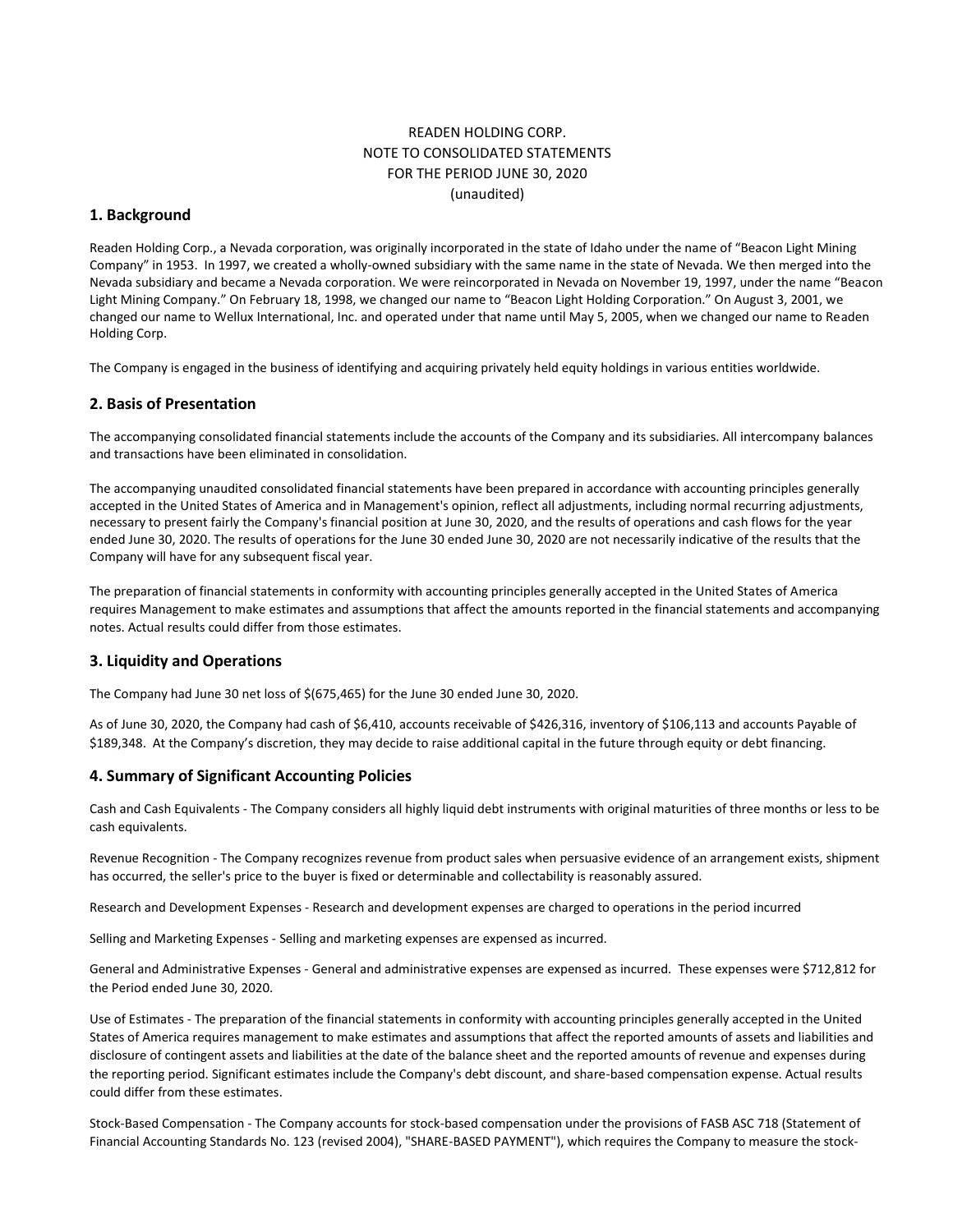based compensation costs of share-based compensation arrangements based on the grant date fair value and generally recognizes the costs in the financial statements over the employee's requisite service period. Stock-based compensation expense for all stock-based compensation awards granted was based on the grant date fair value estimated in accordance with the provisions of FASB ASC 718.

Income Taxes - The Company accounts for its income taxes under the provisions of FASB-ASC-10 "Accounting for Income Taxes." This statement requires the use of the asset and liability method of accounting for deferred income taxes. Deferred income taxes reflect the net tax effects of temporary differences between the carrying amounts of assets and liabilities for financial reporting purposes and the amounts used for income tax reporting purposes, at the applicable enacted tax rates. The Company provides a valuation allowance against its deferred tax assets when the future realization of the assets is no longer considered to be more likely than not.

Convertible Notes Payable - The Company accounts for any convertible notes payable under the provisions of FASB ASC 470 (Staff Position No. APB 14-1"Accounting for Convertible Debt Instruments that may be Settled in Cash upon Conversion (including partial cash settlement"). FASB ASC 470 clarifies that convertible debt instruments that may be settled in cash upon conversion (including partial cash settlement) are not addressed by FASB ASC 470-20-65-1 (paragraph 12 of APB Opinion No. 14, "Accounting for Convertible Debt Instruments", Debt and Debt Issued with Stock Purchase Warrants"). Additionally, FASB ASC 470 specifies that issuers of such instruments should separately account for the liability and equity components in a manner that will reflect the entity's nonconvertible debt borrowing rate when interest cost is recognized in subsequent periods.

## **5**. **Balance Sheet Information**

Property and equipment - As of June 30, 2020, the Company owned buildings, furniture, plant and equipment with a net value of \$559,511. Property and equipment are stated at cost, net of accumulated depreciation. Expenditures for maintenance and repairs are expensed as incurred; additions, renewals and betterments are capitalized. Depreciation of property and equipment is provided using the straight-line method with estimated lives ranging from 3 to 27.5 years as follows:

Total Property and equipment \$559,511

Intangible Asset of \$501,222

Advances Payable - related parties - During the period ended June 30, 2020, the amount is \$4,774

Interest Payable: during the June 30 ended June 30, 2020 is \$16,321

Other current liabilities - As of June 30, 2020, the Company owes \$167,661 to various companies.

### **6. Stockholders' Equity**

#### DESCRIPTION OF SECURITIES:

The Company is authorized to issue up to 295,000,000 shares of common stock (1), par value \$.001 per share, of which 263.467.074 shares were issued and outstanding as of June 30, 2020. The Company is also authorized to issue up to 5,000,000 shares of Series B Preferred convertible stock, par value \$.001 per share, of which 766,667 shares were issued and outstanding as of June 30, 2020.

#### Common stock:

The Company is authorized to issue up to 295,000,000 shares of common stock, par value \$.001 per share, of which 263.467.074 shares were issued and outstanding as of June 30, 2020.

Each shareholder is entitled to one vote for each share of common stock owned of record. The holders of shares of common stock do not possess cumulative voting right, which means that the holders of more than 50% of the outstanding shares voting for the election of directors can elect all of the directors, and in such event the holders of the remaining shares will be unable to elect any of our directors. Holders of outstanding shares of common stock are entitled to receive dividends out of assets legally available at such times and in such amounts as our Board of Directors may determine. Upon our liquidation, dissolution, or winding, the assets legally available for distribution to our shareholders will be distributable ratably among the holders of the shares outstanding at the time. Holders of our shares of common stock have no pre-emptive, conversion, or subscription rights, and our shares of common stock are not subject to redemption. All our shares of common stock are fully paid and non-assessable.

#### Preferred stock:

The Company is authorized to issue 5,000,000 shares of Series B Preferred Stock at a par value of \$0.001 per share. The Company had 766,667 issued and outstanding Series B Preferred Stock shares as of June 30, 2020.